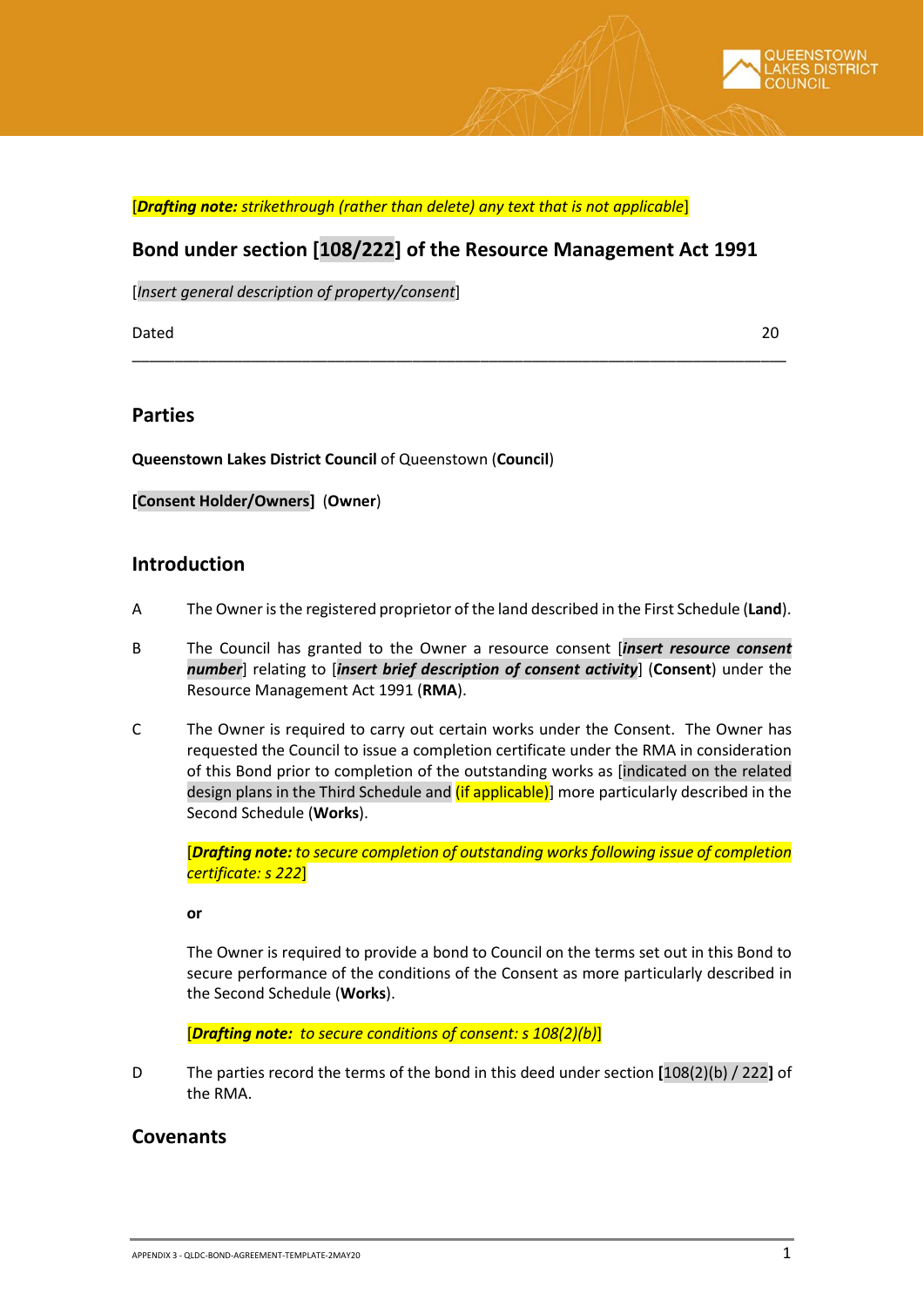## **1 Bonded Sum**

- 1.1 The parties acknowledge and agree that the sum of \$[*insert Bonded Sum amount*] (**Bonded Sum**) is payable by the Owner to the Council to secure the performance of the Owner's obligations under this Bond.
- <span id="page-1-5"></span><span id="page-1-4"></span>1.2 The Bonded Sum shall be payable:
	- (a) On demand, in cash or direct credit, and otherwise in the manner as directed by Council; or
	- (b) in accordance with the provisions set out in clause [2.](#page-1-0)

#### <span id="page-1-0"></span>**2 Bank Guarantee**

- 2.1 If applicable, the Owner shall deliver to the Council on execution of this Bond a bank guarantee provided by a registered trading bank (**Bank**) as surety in favour of the Council, guaranteeing payment of the sum of \$[*insert Bonded Sum amount*] in respect of the obligations set out in this bond (**Bank Guarantee**). The Bank Guarantee shall be in the form set out in the Fourth Schedule.
- 2.2 The Council may call on the Bank Guarantee without reference to the Owner in the event of a default by the Owner in the observance or performance of the Owner's obligations as set out or referred to in this Bond. The Council will release and return the Bank Guarantee to the Owner in accordance with clause [6.](#page-2-0)

## <span id="page-1-3"></span>**3 Completion of Works**

- 3.1 The Owner shall complete the Works to the satisfaction of Council by [*insert date(s) for satisfaction*] (**Expiry Date**).
- 3.2 The Owner shall be responsible for notifying the Council when the Works have been completed. The Owner shall provide the Council such certificates, documents or drawings as required by the Consent in respect of the Works.
- 3.3 The Works shall be deemed to have been completed when an authorised Council officer gives written confirmation to that effect.

## **4 Default by Owner**

- <span id="page-1-2"></span>4.1 If the Owner:
	- (a) fails to carry out the Works to the reasonable satisfaction of the Council prior to the Expiry Date; and/or
	- (b) is in breach of any other obligation arising under the Consent to which this Bond relates,

then the Council may, at its discretion and without prejudice to any of its other rights, pursue any of the options set out in claus[e 4.2.](#page-1-1)

<span id="page-1-1"></span>4.2 Subject to claus[e 4.1,](#page-1-2) the Council may, without notice to the Owner, elect to: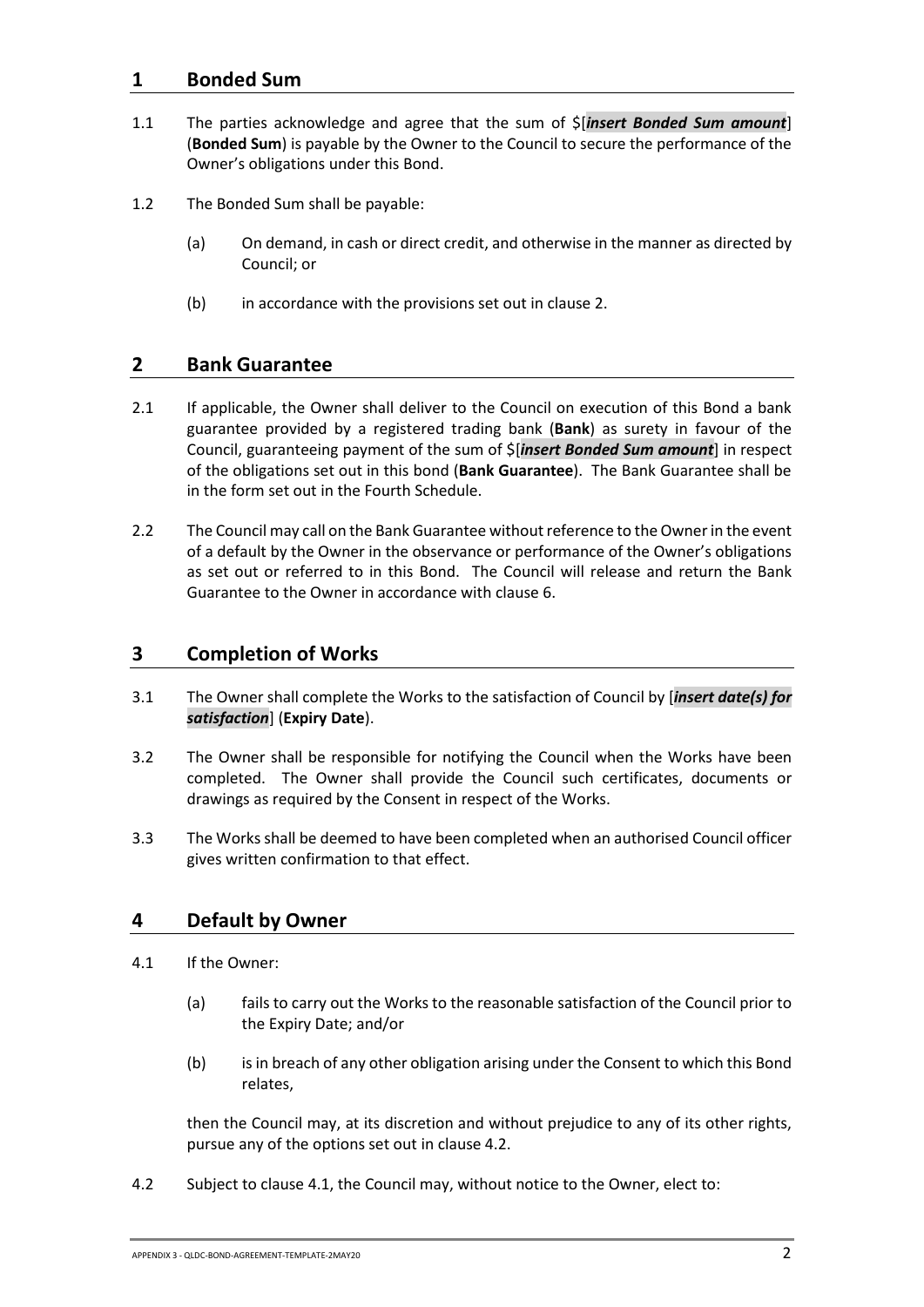- <span id="page-2-1"></span>(a) complete the Works under section 109 of the RMA and require the Owner by notice in writing to pay to the Council the greater of:
	- (i) the Bonded Sum; and/or
	- (ii) the actual costs expended by the Council from time to time to complete the Works which remain outstanding at the time of enforcement;

and/or

- (b) take enforcement action under the RMA.
- 4.3 The Owner acknowledges that the Council (including its employees, agents, servants, and contractors) may from time to time enter upon the Land:
	- (a) for the purposes of monitoring or inspecting the status of the Works in accordance with section 109(3) of the RMA and section 171 of the Local Government Act 2002; and/or
	- (b) to carry out any of the Works that remain outstanding as at the Expiry Date in accordance with section 109(4) of the RMA.
- <span id="page-2-2"></span>4.4 If the Council elects to complete any part of the Works under clause [4.2\(a\),](#page-2-1) the Owner indemnifies the Council against all actions, proceedings, claims, demands, losses, damages (physical and monetary), costs, expenses or liabilities of any kind suffered or incurred by the Council directly or indirectly associated with the completion of the Works by the Council.
- 4.5 The liability of the Owner shall not be released, varied or affected in any way by any delay, extension of time, or other indulgence granted by the Council including, but not limited to:
	- (a) A delay, failure or neglect of the Council to enforce any obligation of the Owner the subject of this Bond; or
	- (b) Any delay, failure or neglect of the Council to carry out the Works as contemplated by clause [4.3\(b\).](#page-2-2)

## <span id="page-2-4"></span>**5 Registration**

- <span id="page-2-3"></span>5.1 The Council may require this Bond to be registered against the title(s) to the Land.
- 5.2 If registration is required under clause [5.1,](#page-2-3) the Owner shall within **[[20]** working days of execution by the parties / a reasonable time**]** (at the Council's direction):
	- (a) register this Bond against the title(s) to the Land; or
	- (b) execute an authority and instruction form (**A&I Form**) in favour of Council's solicitors to register this Bond.

#### <span id="page-2-0"></span>**6 Release of Bond**

6.1 The Council will, within a reasonable time following completion of the matters provided in clause [3,](#page-1-3) provide a release of this Bond in writing and: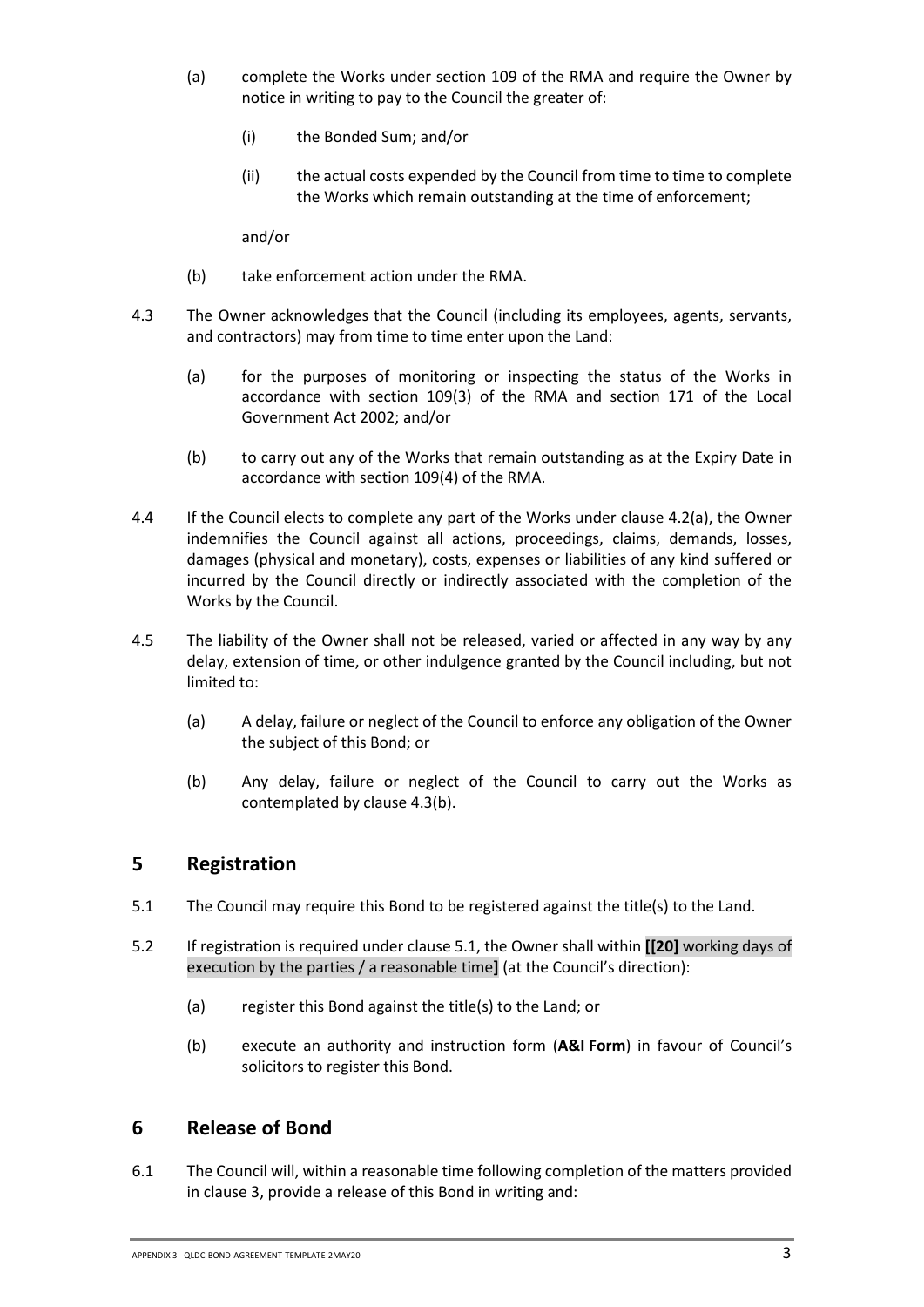- (a) If the Bonded Sum was deposited with Council under clause [1.2\(a\),](#page-1-4) the Council shall refund to the Owner any remaining credit balance held by the Council;
- (b) If a Bank Guarantee was provided under clause [1.2\(b\),](#page-1-5) the Council will return the original Bank Guarantee to the Owner; and
- (c) If this Bond is registered under clause [5,](#page-2-4) the Council will do all things necessary to procure a discharge this Bond from the title(s) to the Land.

#### **7 Costs**

7.1 The Owner shall pay all of the Council's reasonable costs (including legal costs on a solicitor-client basis) of and relating to the preparation, completion, registration, monitoring, enforcement, release and discharge of this Bond.

#### **8 Notices**

8.1 Any notice to be served on the Owner shall be delivered to:

[*Drafting note: consider whether any specific notice provisions to be inserted.*]

#### **Execution**

**SIGNED** for and on behalf of **QUEENSTOWN LAKES DISTRICT COUNCIL** under delegated authority by its Resource Management Engineering Manager / Chief Executive Officer

> [*Drafting note: CEO to sign when bond is over \$100k -* amend and then delete as appropriate

> > David James Wallace / Michael Renier Antonius Theelen

(delete as appropriate)

witnessed by:

Signature of witness

Name of witness

**Occupation** 

City / Town of residence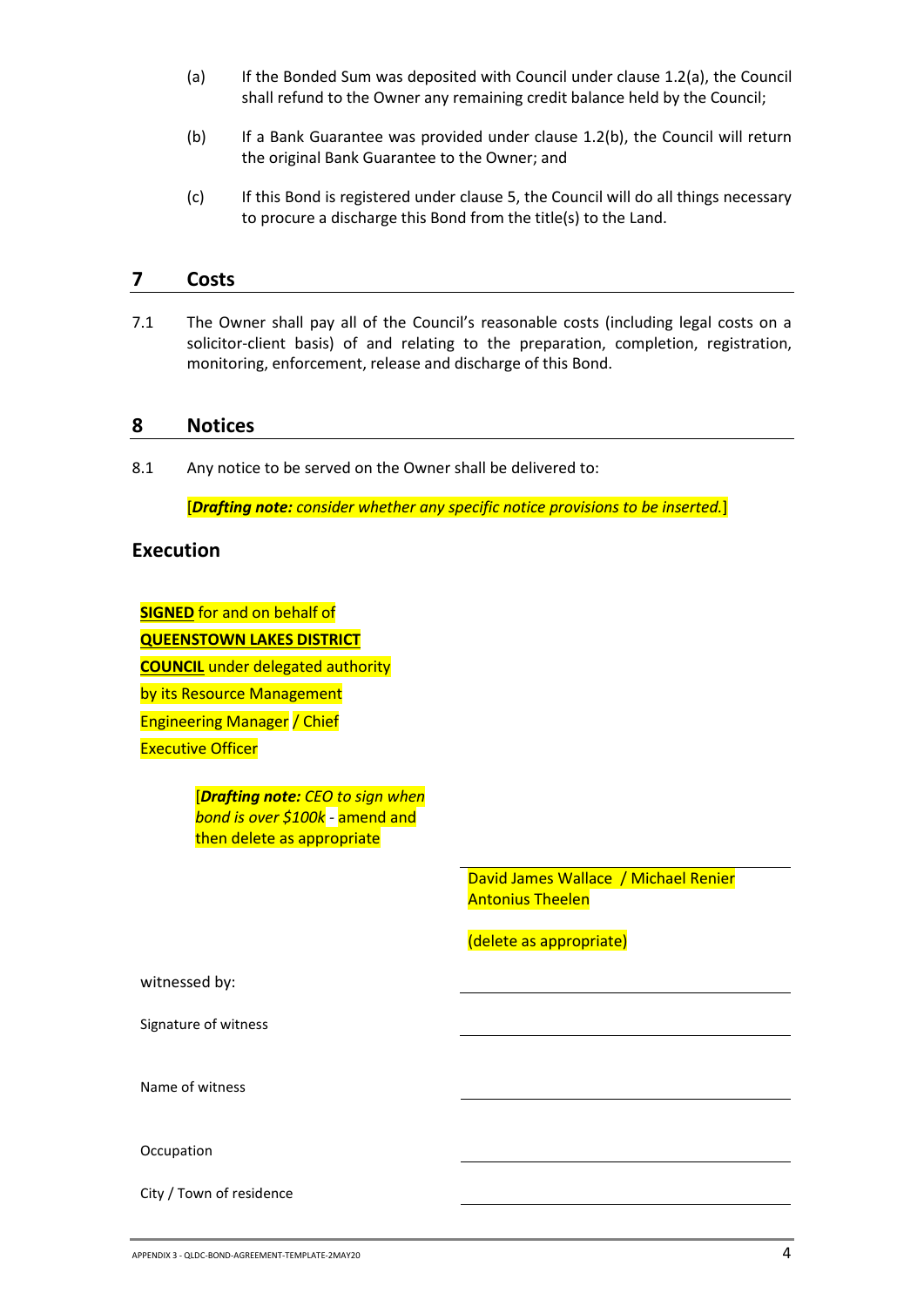**Signed** for and on behalf of **[Consent Holder/Owners]** by:

If not signed by two directors then witnessed by:

Director

Director/authorised signatory

Signature of witness

Name of witness

**Occupation** 

City/town of residence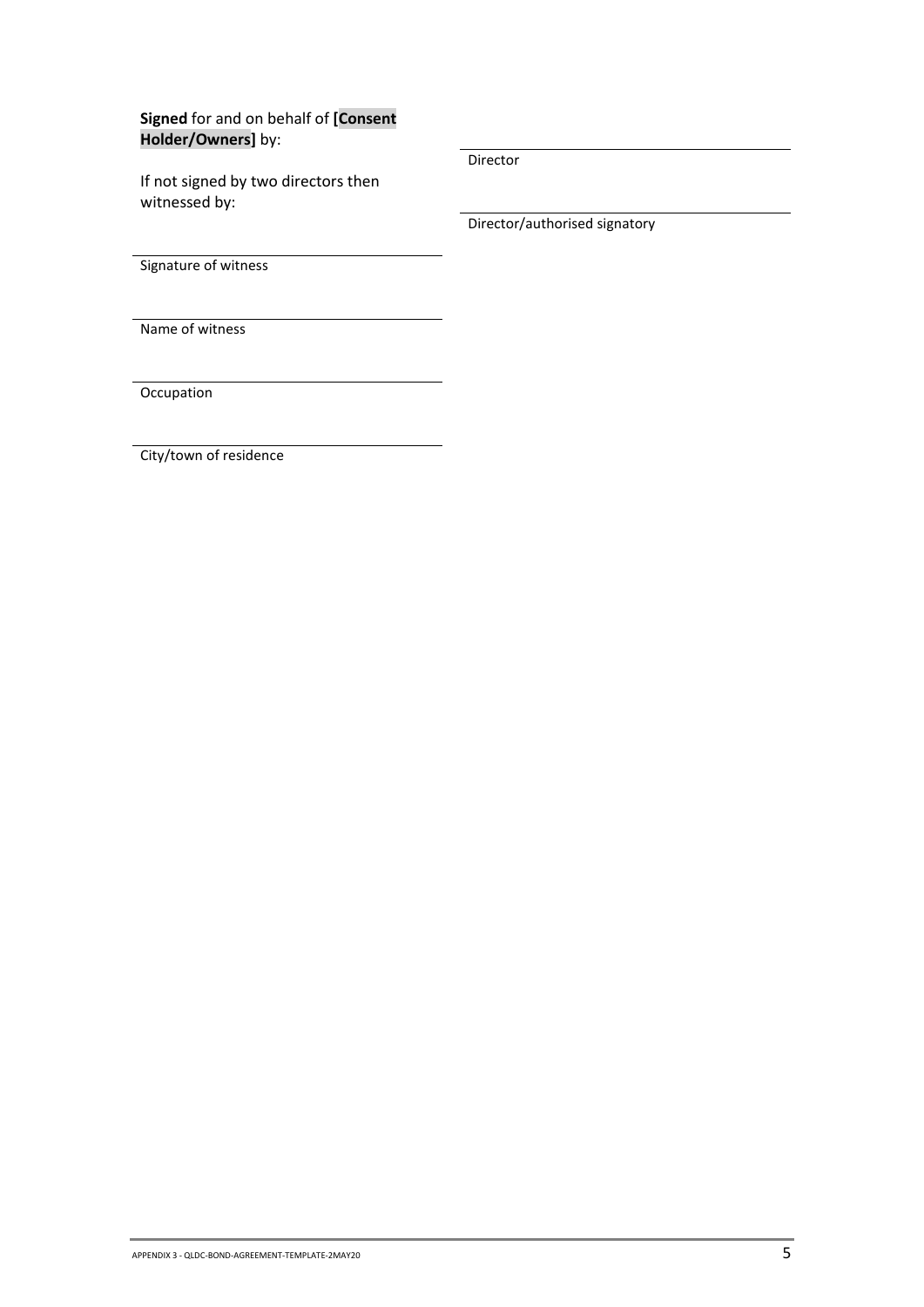# **First Schedule – Description of Land**

[*insert legal description and title references*]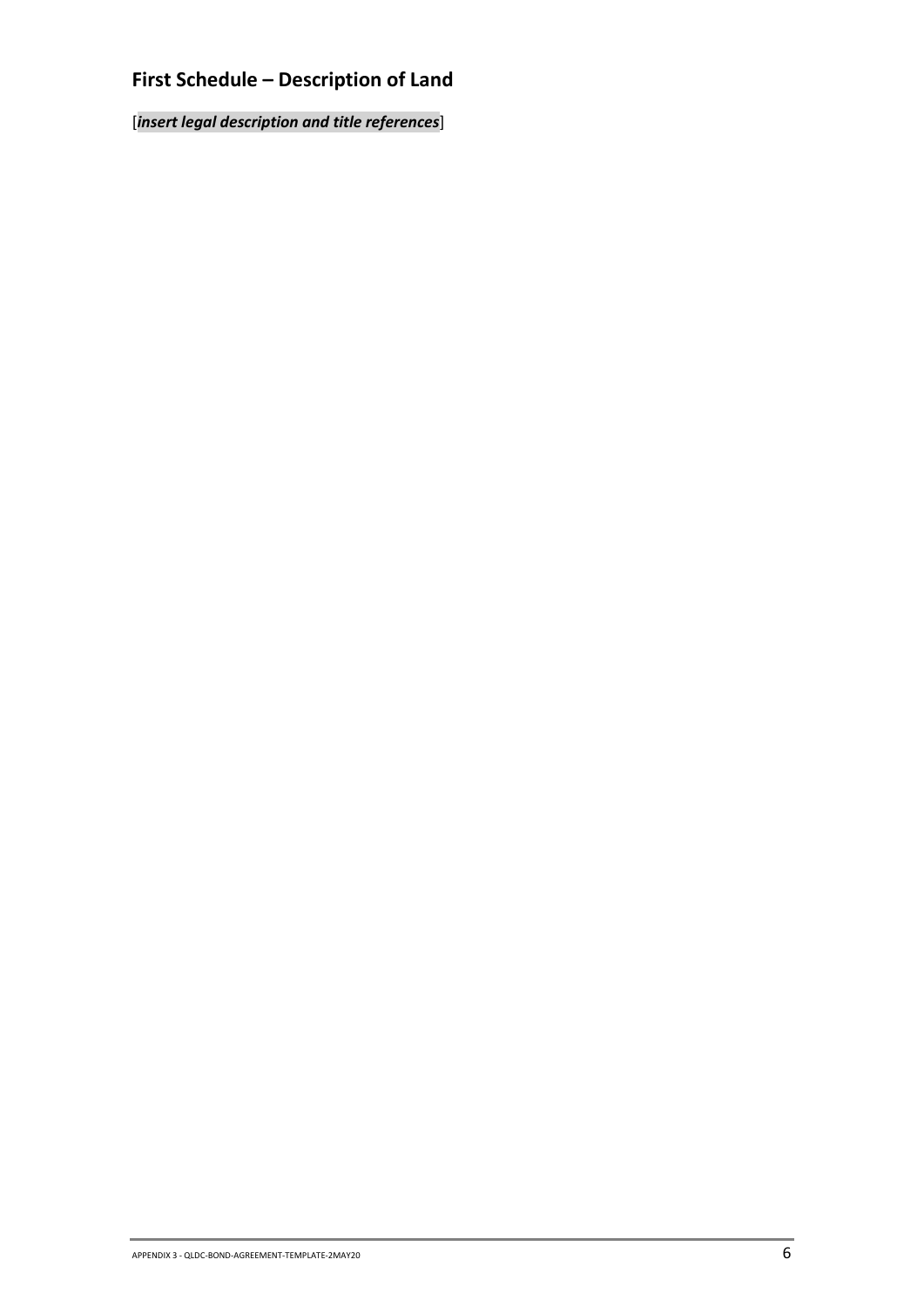# **Second Schedule – Description of Works**

[*insert or attach description of works and/or reference to applicable consent conditions*]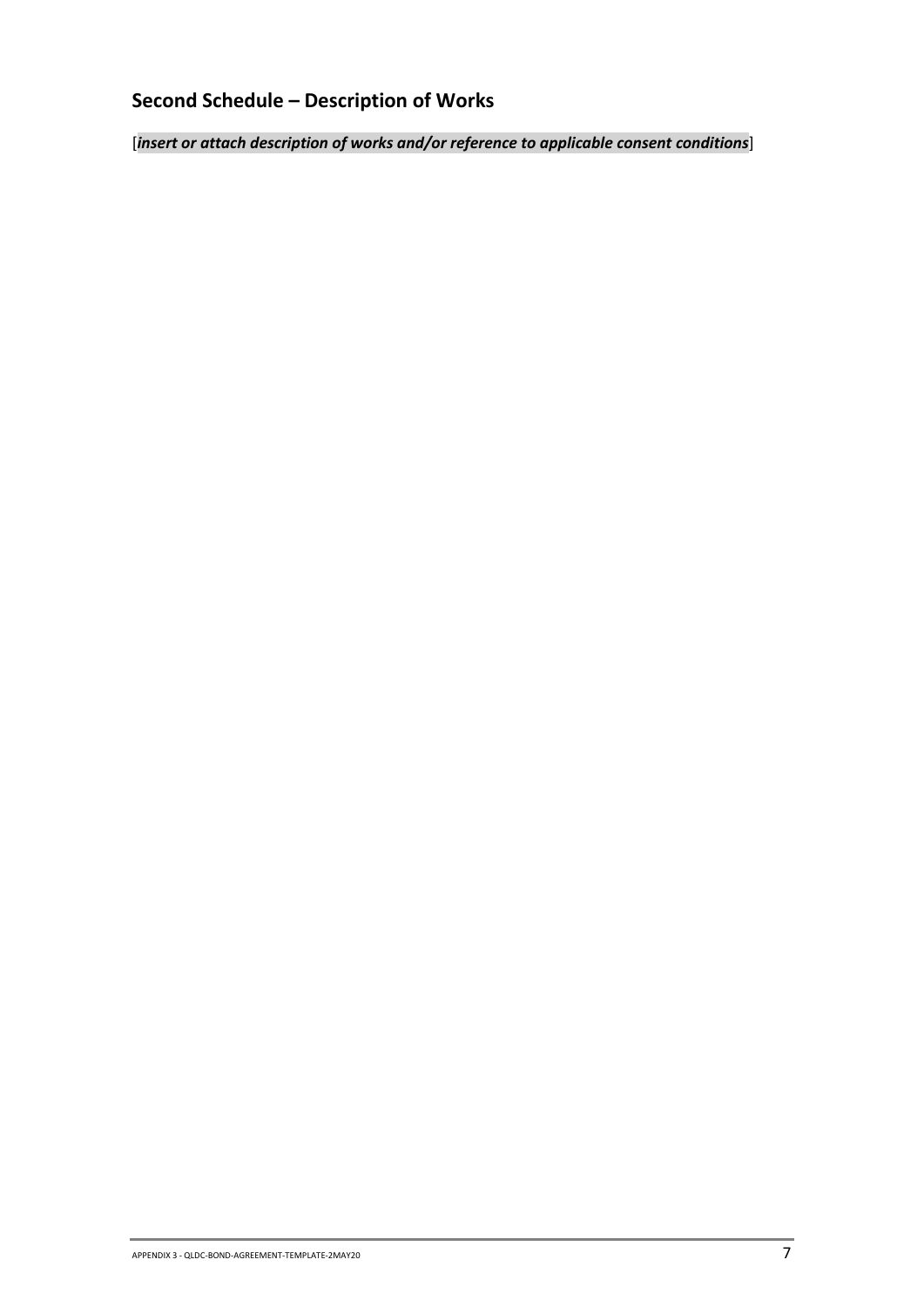# **Third Schedule – Related Plans**

[*separate document to be attached*]

# **Fourth Schedule – Form of Bank Guarantee**